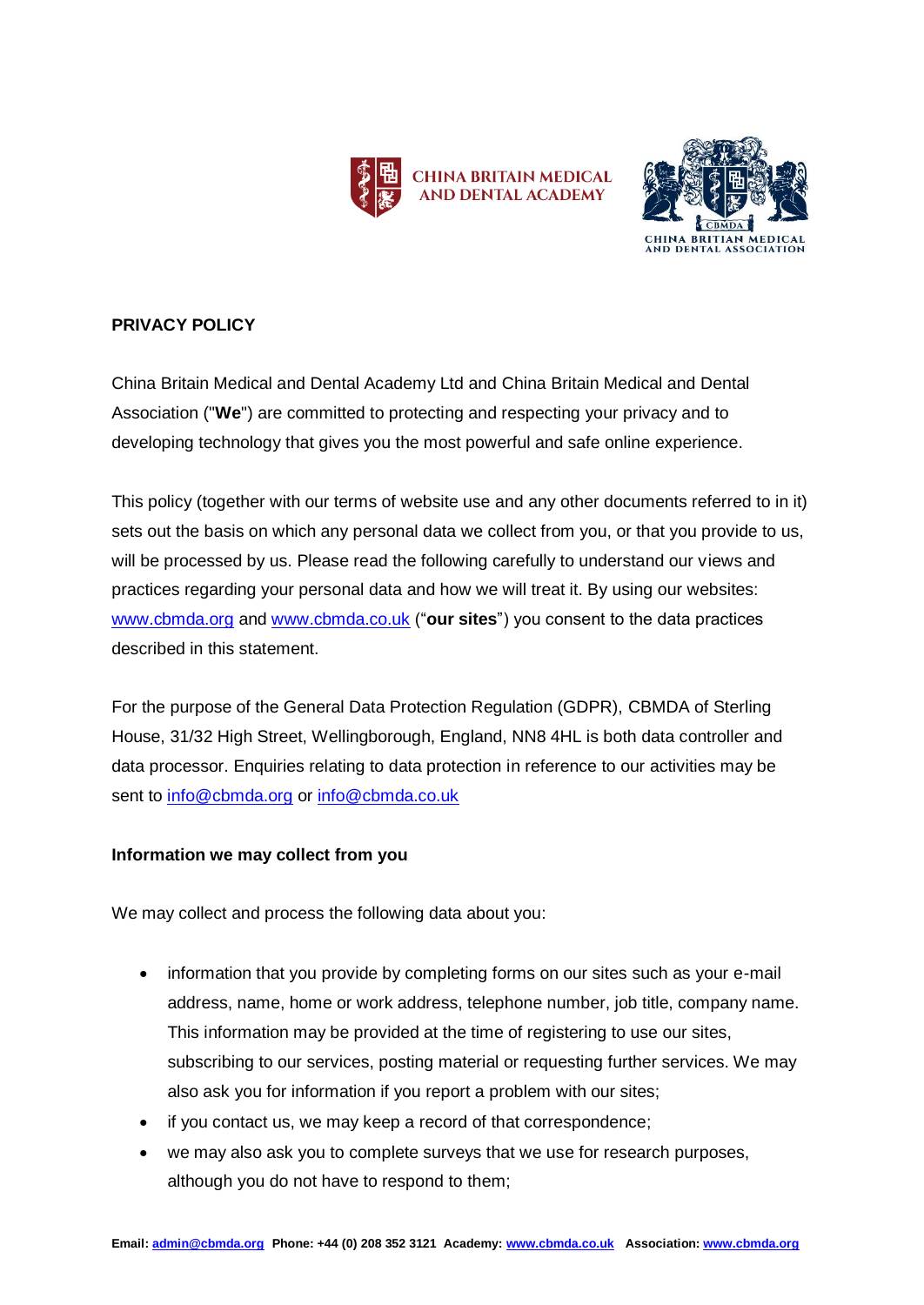- details of transactions you carry out through our sites and of the fulfilment of your orders;
- details of your visits to our sites including, but not limited to, traffic data, location data, weblogs and other communication data, whether this is required for our own billing purposes or otherwise and the resources that you access.

We may also collect information about your computer hardware and software including, where available, your IP address, browser type, domain names, access times and referring web site addresses. This information is used by us for the operation of the sites, to maintain the quality of the sites and to provide general statistics regarding the use of our sites. Please note that if you directly disclose personally identifiable information or personally sensitive data through public message boards on our sites, this information may be collected and used by others.

## **Accuracy of personal data**

We will take reasonable steps to create an accurate record of any personal data you have submitted. However, we do not assume responsibility for confirming the ongoing accuracy of your personal data. You can update your personal data by emailing us at [info@cbmda.org](mailto:info@cbmda.org) or [info@cbmda.co.uk](mailto:info@cbmda.co.uk) or by calling us on +44 (0) 208 352 3121.

### **Cookies**

A cookie is a text file that is placed on your browser or the hard drive of your computer by a web page server. Cookies are widely used in order to make websites work, or work more efficiently, as well as to provide information to the owners of the sites.

Our sites use "cookies" which help us to improve our sites and to deliver a better and more personalised service to you. Some of the cookies we use are essential for the sites to operate and have already been set. If you register with us or if you continue to use our sites, you agree to our use of cookies.

You can block cookies by activating the setting on your browser which allows you to refuse the setting of all or some cookies. However, if you use your browser settings to block all cookies (including essential cookies) you may not be able to access all or parts of our sites. Unless you have adjusted your browser setting so that it will refuse cookies, our system will issue cookies as soon you visit our sites.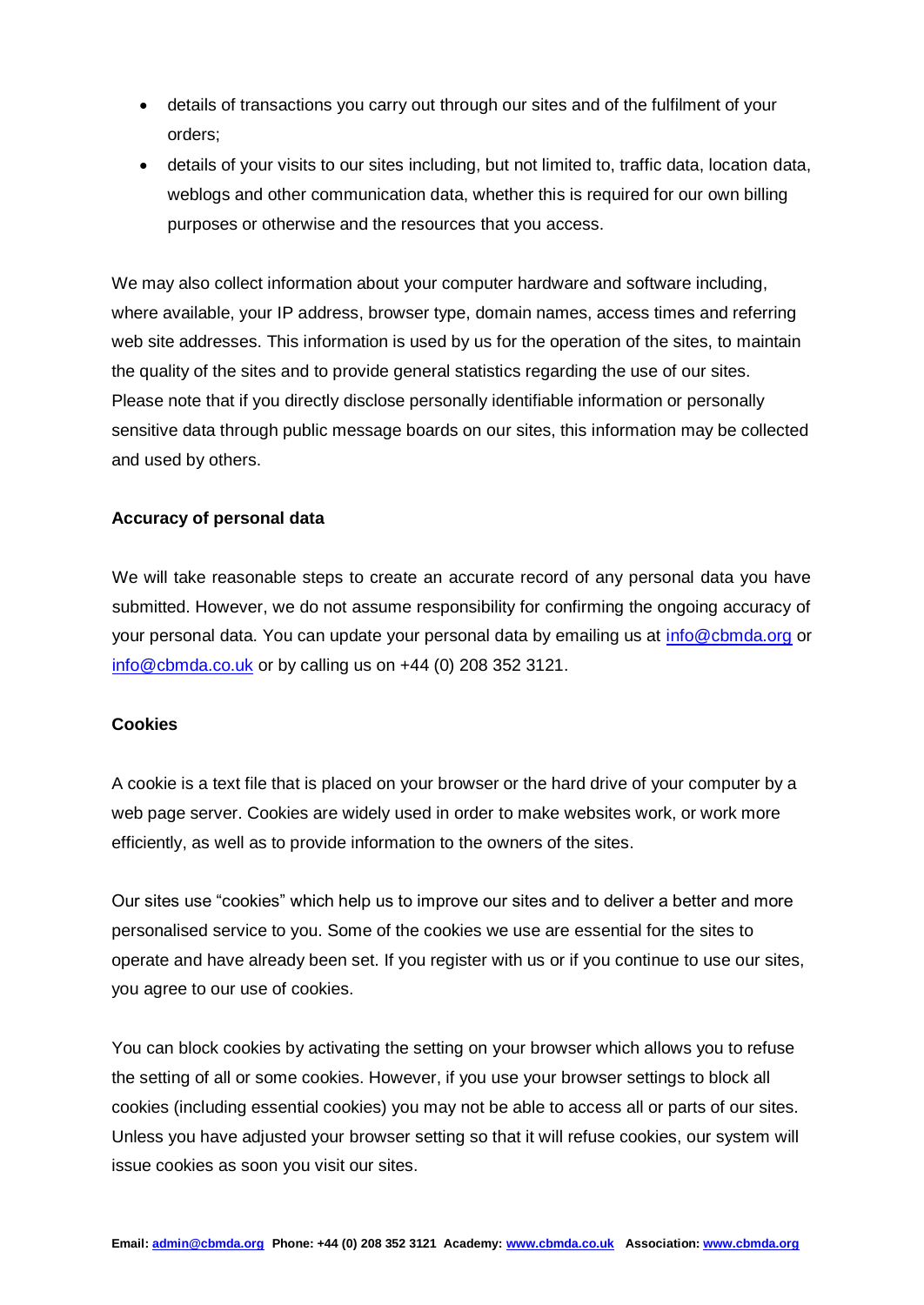#### **Where we store your data**

The data that we collect from you may be transferred to, and stored at, a destination outside the European Economic Area ("EEA"). It may also be processed by staff operating outside the EEA who work for us or for one of our suppliers. Such staff maybe engaged in, among other things, the fulfilment of your order, the processing of your payment details and the provision of support services. By submitting your personal data, you agree to this transfer, storing or processing. We will take all steps reasonably necessary to ensure that your data is treated securely and in accordance with this privacy policy.

### **Security of your information**

Unfortunately, the transmission of information via the internet is not completely secure. Although we will do our best to protect your personal data, we cannot guarantee the security of your data transmitted to our sites; any transmission is at your own risk. Once we have received your information, we will use strict procedures and security features to try to prevent unauthorised access.

We will not sell, rent or lease your information to third parties. However, we may share your information with trusted third parties to help us perform statistical analysis, send you email or postal mail, provide customer support, or arrange for deliveries. All such third parties are prohibited from using your personal information except to provide these services to us, and they are required to maintain the confidentiality of your information.

We will not use or disclose sensitive personal information, such as race, religion, or political affiliations, without your explicit consent.

#### **Use of your information**

We may use information held about you in any of the following ways:

- to ensure that content from our sites is presented in the most effective manner for you and for your computer;
- provide you with information, products or services that you request from us or which we feel may interest you, where you have consented to be contacted for such purposes;
- to carry out our obligations arising from any contracts entered into between you and us;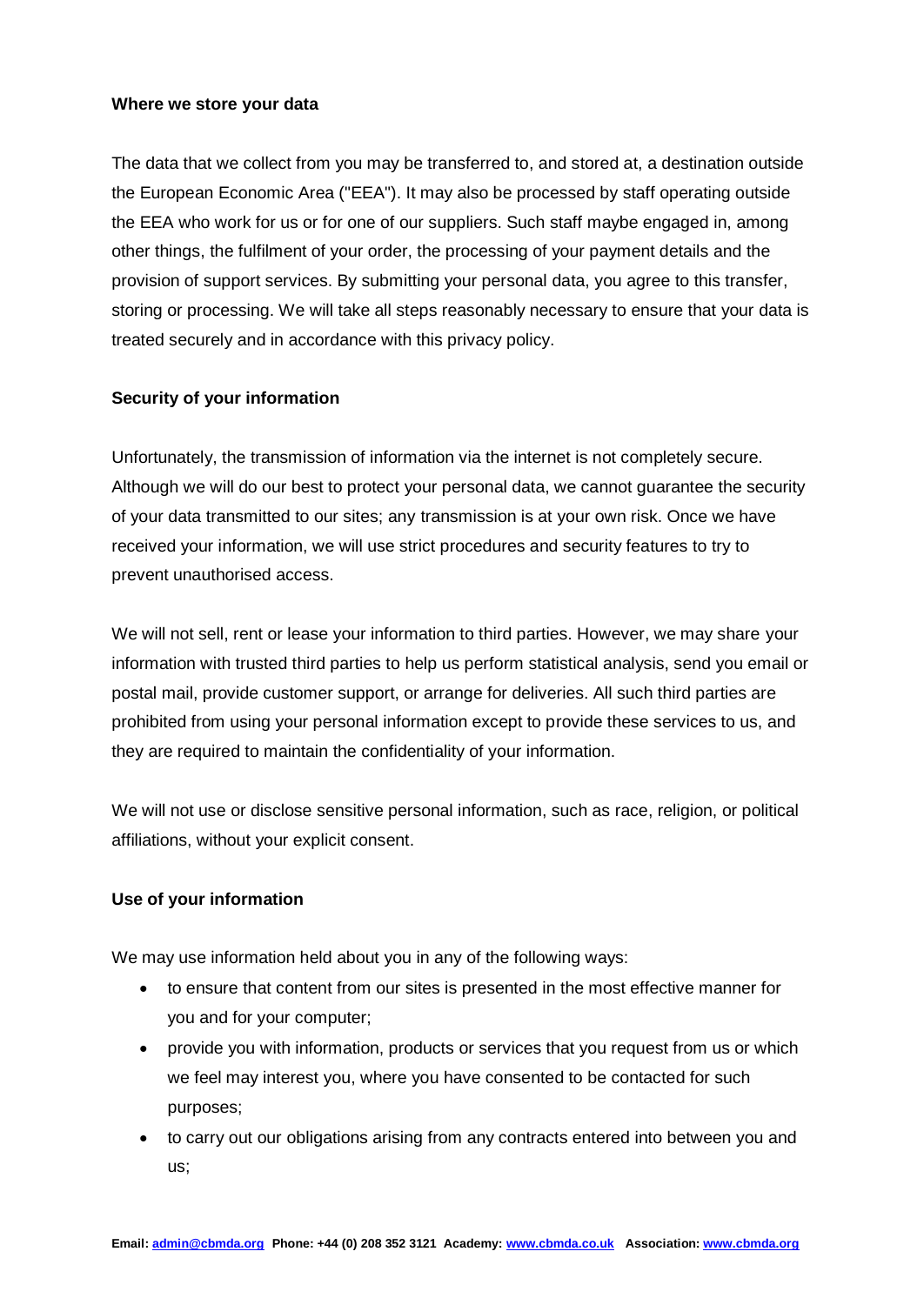- to allow you to participate in interactive features of our service, when you choose to do so;
- to notify you about changes to our service;
- to determine which of our products and services are the most popular so as to deliver customised content and advertising;
- for our own legitimate interests or those of other organisations (such as our member organisations or clients), e.g:
	- o for market research, analysis and developing statistics (data will be anonymised where appropriate);
	- o to send you marketing communications. You will have the option to unsubscribe via a link in all such messages or by contacting us via [info@cbmda.org](mailto:info@cbmda.org) or [info@cbmda.co.uk](mailto:info@cbmda.co.uk)

## **Disclosure of your information**

We may disclose your personal information to any member of our group, which means our subsidiaries, our ultimate holding company and its subsidiaries, as defined in section 1159 of the UK Companies Act 2006.

We may disclose your personal information to third parties:

- in the event that we sell or buy any business or assets, in which case we may disclose your personal data to the prospective seller or buyer of such business or assets;
- if CBMDA or substantially all of its assets are acquired by a third party, in which case personal data held by it about its customers will be one of the transferred assets;
- if we are under a duty to disclose or share your personal data in order to comply with any legal obligation, or in order to enforce or apply our terms of use or other terms; or to protect the rights, property, or safety of CBMDA, our customers, or others. This includes exchanging information with other companies and organisations for the purposes of fraud protection and credit risk reduction.

Our sites may, from time to time, contain links to and from the websites of our partner networks, advertisers and affiliates. If you follow a link to any of these websites, please note that these websites have their own privacy policies and that we do not accept any responsibility or liability for these policies. Please check these policies before you submit any personal data to these websites.